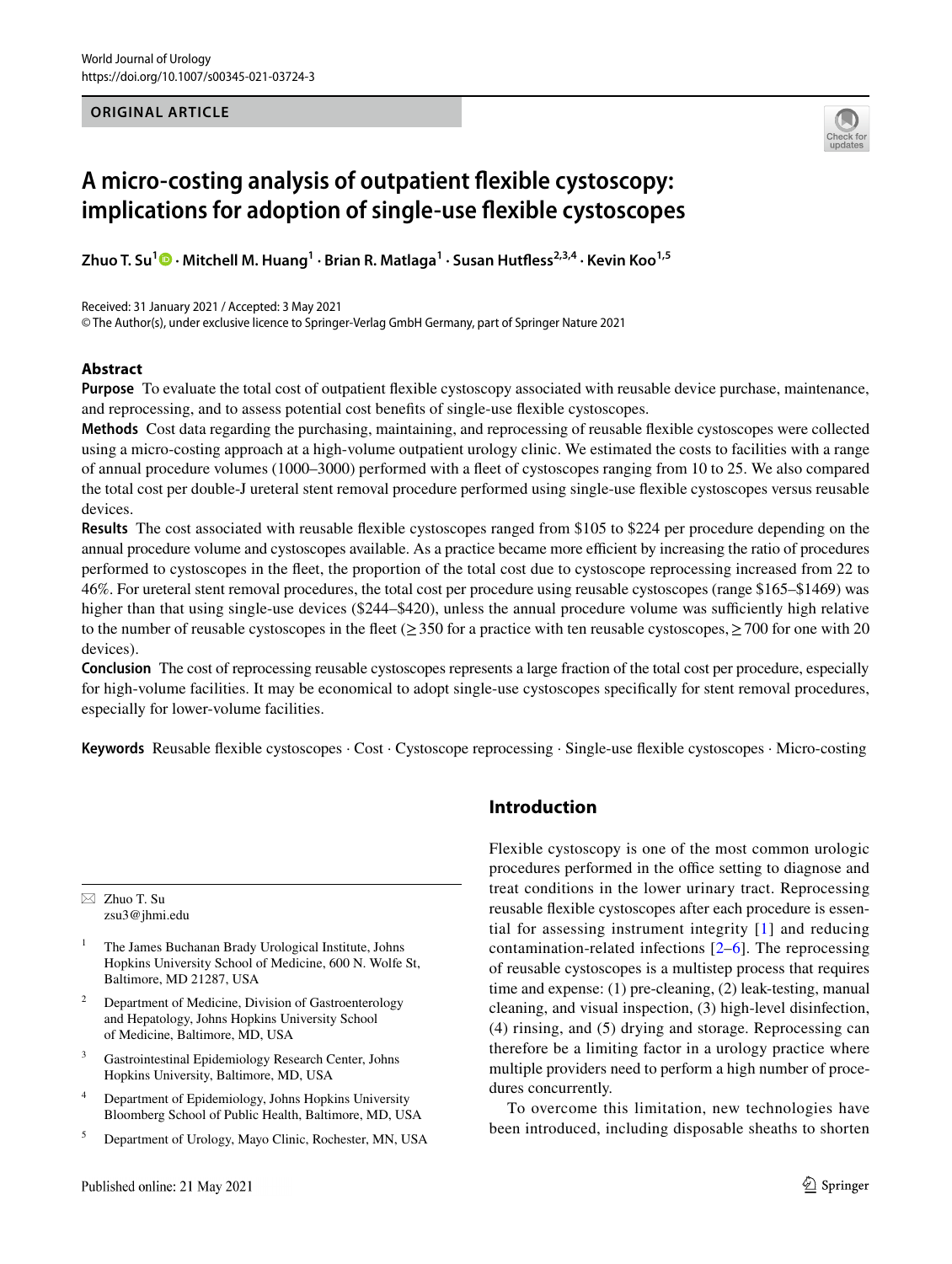the reprocessing time  $[7, 8]$  $[7, 8]$  $[7, 8]$  $[7, 8]$  and more recently, single-use digital fexible cystoscopes which have been approved for double-J ureteral stent removal [[9](#page-5-5), [10\]](#page-5-6). Potential benefts of these technologies in clinical practice include ease of clinical integration and cost savings in comparison to reusable fexible cystoscopes. However, there are currently limited data on the cost associated with reprocessing reusable cystoscopes to inform practice-level decisions regarding adoption of single-use fexible cystoscopes.

Micro-costing is an efective method that allows precise estimation of the likely costs of health care interventions [[11](#page-5-7)]. This method has been utilized in a recent analysis to assess the cost of purchasing, reprocessing, and maintaining reusable colonoscopes, in a similar context of evaluating the economic beneft of adopting disposable colonoscopes [[12](#page-5-8)]. To investigate potential cost benefts of single-use fexible cystoscopes, we employed micro-costing to evaluate the total potential costs and cost-savings associated with the purchase, maintenance, and reprocessing of reusable fexible cystoscopes in urology practices.

## **Methods**

All cost data regarding the purchasing, maintaining, and reprocessing of reusable fexible cystoscopes were obtained at a high-volume outpatient urology clinic (Johns Hopkins Outpatient Center, Baltimore, Maryland, United States). Where cost estimates for specifc items were not available, we utilized values reported from the existing academic and commercial literature. All cost data were collected in United States dollars using a micro-costing approach.

## **Capital costs**

Purchase costs of reusable fexible cystoscopes and accessories, camera platforms and associated hardware, and equipment used for reprocessing cystoscopes are detailed in Supplemental Tables 1 and 2. We assumed three sets of camera platforms at a urology practice. Capital costs of reusable cystoscopes and accessory devices were amortized over 5 years, and capital costs of camera platforms and associated hardware were amortized over 8 years. For cystoscope reprocessing, we assumed two automated endoscopic reprocessors (AERs), typically used for high-level disinfection of cystoscopes during reprocessing, available at a urology practice regardless of annual procedure volume. The AERs and drying cabinets were amortized over 8 years. Capital costs were discounted at 3.5% per year to calculate the present value of capital expenditures.

#### **Costs of disposable supplies and equipment repairs**

We itemized the costs of common disposable supplies used during an outpatient fexible cystoscopy procedure for diagnosing urinary tract pathology (Supplemental Table 3). The average cost of repairs per AER was \$7831.25 per year based on manufacturer estimates [\[13\]](#page-5-9). We assumed that each reusable cystoscope was repaired once every 495.4 procedures for an average repair cost of \$5.41 per procedure, according to estimates from a prospective study of cystoscope durability [\[1](#page-5-0)].

#### **Costs of reprocessing reusable fexible cystoscopes**

The cost of supplies used for reprocessing reusable cystoscopes (Supplemental Table 4) was estimated in two steps. First, in a recent study performed at our institution, the supplies used for reprocessing 25 reusable colonoscopes over a 3-day period were tracked using the micro-costing approach [\[12](#page-5-8)]. Then, we verified item by item that reprocessing of reusable fexible cystoscopes requires use of the same supplies and equipment at our institution. Average personnel time spent on each step of manual reprocessing of one cystoscope was derived based on estimates from a recent clinical trial [\[8](#page-5-4)]. These estimates were also verifed to be consistent with the average amount of time spent on manual reprocessing of cystoscopes at our institution.

#### **Infection‑related treatment costs**

Regarding the costs of treating possible infections after outpatient fexible cystoscopy (Supplemental Table 5), we assumed that that  $6.6\%$  of patients present for a follow-up office visit [\[14](#page-5-10)], 1.9% have a febrile urinary tract infection requiring oral antibiotics [\[4](#page-5-11)], and none develop bacterial sepsis requiring hospitalization [\[4\]](#page-5-11) based on incidence rates observed in cohort studies.

#### **Primary analyses**

We used the cost estimates mentioned above to project the total cost per use of reusable fexible cystoscopes to a urology practice with a range of annual procedure volumes (1000–3000) performed with a feet of cystoscopes ranging from 10 to 25 cystoscopes. The tested range for annual procedure volumes was based on typical annual volumes of outpatient diagnostic fexible cystoscopy procedures performed at our center.

#### **Secondary analysis**

We performed a secondary analysis to compare the costs of performing double-J ureteral stent removal procedures in the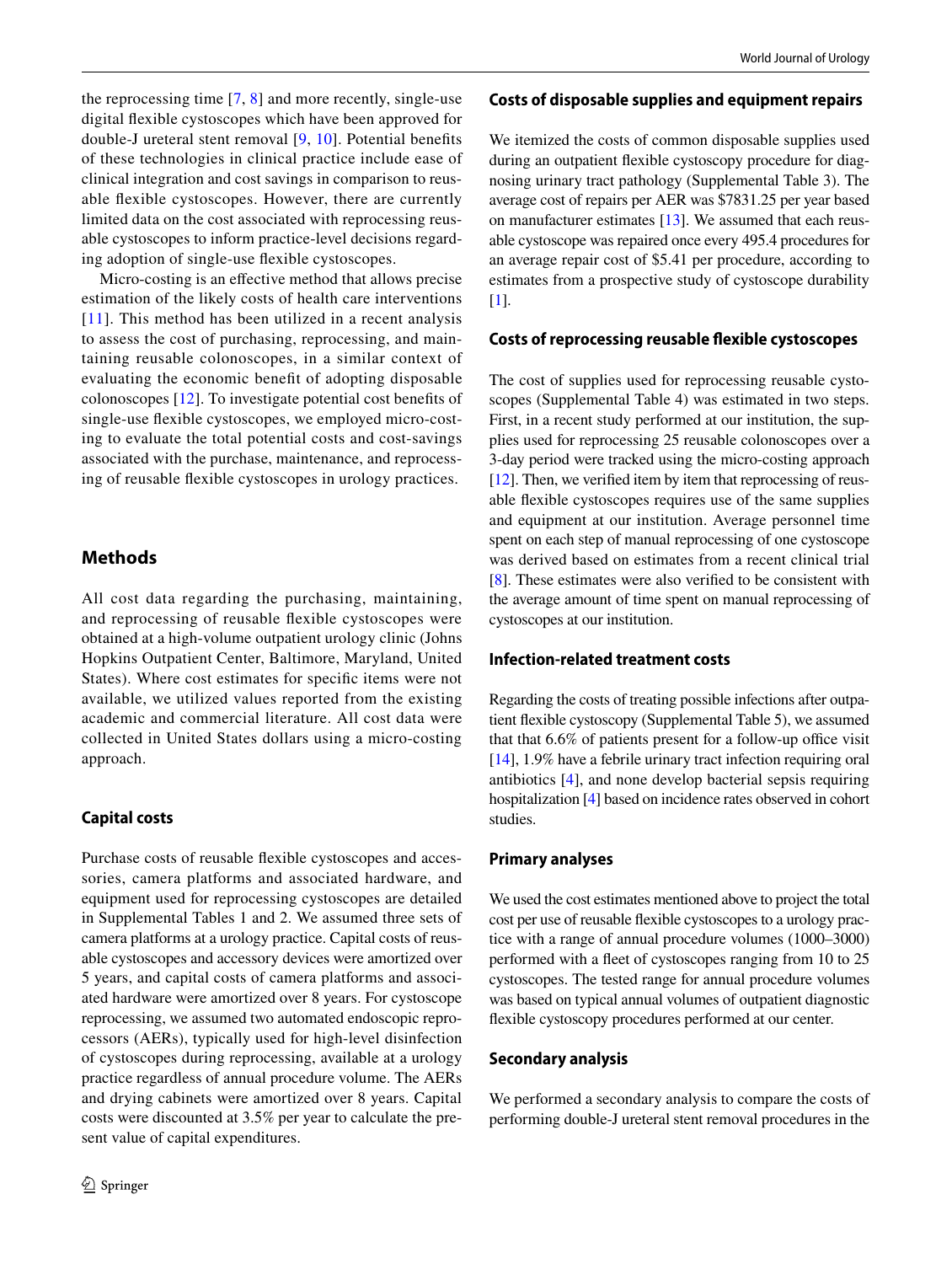office setting using reusable flexible cystoscopes versus single-use fexible cystoscopes. For this analysis, we assumed a purchase cost of \$200 per single-use fexible cystoscope, and a unit purchase cost of \$788.49 for reusable fexible grasping forceps, based on cost estimates at our institution. We assumed three sets of grasping forceps available at a practice. The costs of grasping forceps were amortized over 1 year. In calculating the total cost per procedure associated with single-use fexible cystoscopes, we included the same purchase costs of camera platforms and associated hardware (i.e., display monitor, camera platform, equipment cart, printer and documentation system) and disposable supplies used per procedure, and we excluded the costs of reusable cystoscope repairs and reprocessing. In the base-case analysis, we excluded the cost of infection-related treatment for single-use devices. In a sensitivity analysis, we included the infection-related treatment cost for single-use devices by assuming the same rates of infection after reusable devices. We compared the per-procedure cost to a urology practice performing a range of stent removal procedures annually (100–900) using a feet of 10–25 fexible reusable cystoscopes versus single-use fexible cystoscopes exclusively.

## **Results**

# **Primary analysis for outpatient diagnostic cystoscopy procedures**

The per-procedure cost associated with reusable fexible cystoscopes was highly dependent on the annual procedure volume and the number of cystoscopes available at a urology practice (Supplemental Fig. 1). As the annual procedure volume varied between 1000 and 3000 and the available cystoscopes varied from 10 to 25, the cost per procedure ranged from \$105.47 to \$224.36. Divided into individual cost categories, the capital cost per procedure ranged widely from \$21.94 to \$135.61 depending on the annual procedure volume and the number of cystoscopes in the feet (Table [1](#page-2-0)). The average cost of equipment repairs per procedure performed varied from \$8.02 to \$13.24 depending on the annual procedure volume. The estimated per-procedure cost for the other cost categories was independent of the annual procedure volume and number of cystoscopes available. The cost of disposable supplies used per procedure was \$21.78. For the cost of reprocessing reusable fexible cystoscopes, the cost of supplies used in reprocessing of one cystoscope was \$25.23 and the personnel cost for time spent on manual cleaning and disinfecting one cystoscope was \$23.64, adding up to an overall reprocessing cost of \$48.87 per procedure. Personnel cost accounted for 48% of the reprocessing cost. In addition, the infection-related treatment cost was on average \$4.85 per procedure.

<span id="page-2-0"></span>**Table 1** Estimation of the per-procedure costs of reusable fexible cystoscopes by varying annual number of procedures and number of cystoscopes available at a urology practice

| Summary of costs                 | 1000 procedures | 2000 procedures |                                                     | 3000 procedures Costs that will remain with single-use flexible cysto-<br>scope |
|----------------------------------|-----------------|-----------------|-----------------------------------------------------|---------------------------------------------------------------------------------|
| Capital cost                     |                 |                 | Yes: purchase of single-use flexible cystoscope per |                                                                                 |
| 10 cystoscopes                   | \$65.83         | \$32.92         | \$21.94                                             | procedure, camera platform, and associated hard-<br>ware                        |
| 15 cystoscopes                   | \$89.09         | \$44.55         | \$29.70                                             |                                                                                 |
| 20 cystoscopes                   | \$112.35        | \$56.18         | \$37.45                                             |                                                                                 |
| 25 cystoscopes                   | \$135.61        | \$67.81         | \$45.20                                             |                                                                                 |
| Disposable supply cost           | \$21.78         |                 |                                                     | Yes                                                                             |
| Repair cost                      | \$13.24         | \$9.33          | \$8.02                                              | N <sub>0</sub>                                                                  |
| Reprocessing cost: supplies      | \$25.23         |                 |                                                     | No.                                                                             |
| Reprocessing cost: personnel     | \$23.64         |                 |                                                     | N <sub>0</sub>                                                                  |
| Infection-related treatment cost | \$4.85          |                 |                                                     | Not for infections caused by cystoscope cross-contam-<br>ination                |
| Total cost                       |                 |                 |                                                     |                                                                                 |
| 10 cystoscopes                   | \$154.58        | \$117.74        | \$105.47                                            |                                                                                 |
| 15 cystoscopes                   | \$177.84        | \$129.37        | \$113.22                                            |                                                                                 |
| 20 cystoscopes                   | \$201.10        | \$141.01        | \$120.97                                            |                                                                                 |
| 25 cystoscopes                   | \$224.36        | \$152.64        | \$128.73                                            |                                                                                 |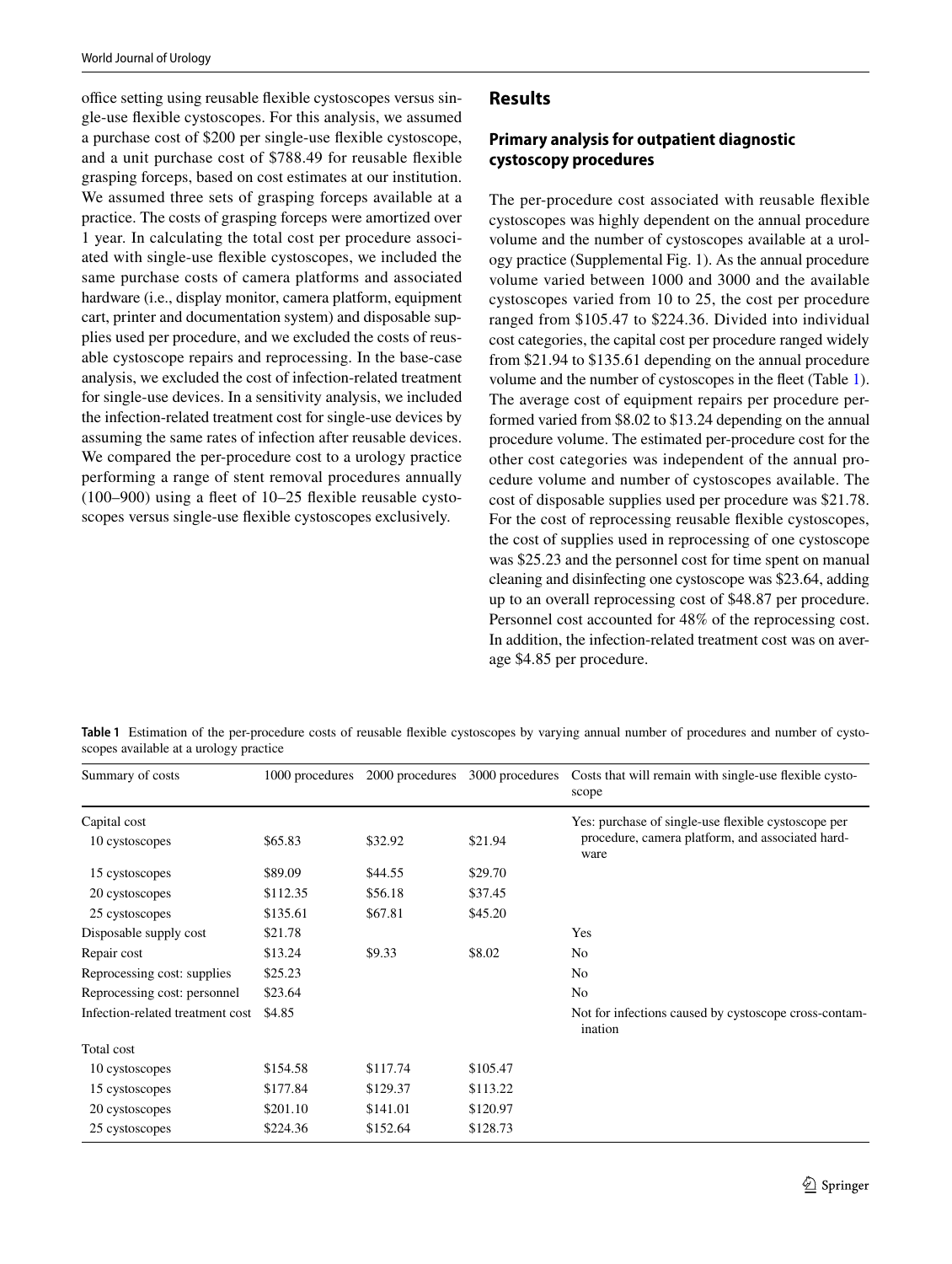As a practice became more efficient by increasing the ratio of annual procedure volume to cystoscopes in the feet (i.e., moving from the left lower corner to the right upper corner of Supplemental Fig. 1), the proportion of the total per-procedure cost due to cystoscope reprocessing increased from 22 to 46% (Supplemental Fig. 2a), while that due to capital purchase decreased from 60 to 21% (Supplemental Fig. 2b).

## **Secondary analysis for double‑J ureteral stent removal procedures**

As the number of stent removal procedures performed annually at a practice increased from 100 to 900, the total cost per procedure associated with using single-use reusable cystoscopes decreased from \$420.13 to \$243.82. Supplemental Fig. 3 compares the per-procedure costs for single-use versus reusable cystoscopes. Unless the annual procedure volume was sufficiently high, the per-procedure cost associated with single-use cystoscopes would be lower than that with reusable cystoscopes. For example, if a practice performed fewer than 350 procedures per year using a feet of ten reusable cystoscopes, the practice would incur a lower total cost per procedure if the practice performed the same number of procedures annually using entirely single-use cystoscopes. The more reusable cystoscopes already available at a urology practice, the higher the break-even annual procedure volume in terms of per-procedure cost for switching to exclusively single-use cystoscopes (Fig. [1\)](#page-3-0). The breakeven procedure volume increased linearly with the number of reusable devices owned by a practice. In the sensitivity analysis where we applied the infection-related treatment costs associated with reusable devices to single-use devices, the break-even procedure volumes did not change considerably from the base-case analysis where such costs were excluded for single-use devices (Supplemental Fig. 4).

## **Discussion**

Our study illustrates that the total per-procedure cost of outpatient fexible cystoscopy, including purchase, maintenance, reprocessing, and infection-related treatment, varies considerably depending on the annual procedure volume and number of reusable cystoscopes available at a urology practice. Over the range of annual procedure volumes and available cystoscopes tested in our analysis, the total cost per procedure ranges between \$105 and \$225. Most of the variation is due to capital purchase cost. As a urology practice gains efficiency by performing a greater volume of procedures using the same number of reusable cystoscopes, the average capital purchase cost per procedure performed decreases. The demonstration of cost variation allows our fndings to be interpreted in and adapted to the context of individual urology practices with varying patient volumes and device quantities in their feet.

The cost of reprocessing of reusable cystoscopes between uses accounts for a considerable fraction of the total perprocedure cost of outpatient fexible cystoscopy, and this fraction increases with the procedure volume of a urology

<span id="page-3-0"></span>**Fig. 1** The number of outpatient double-J ureteral stent removal procedures a urology practice needs to perform annually given the number of reusable fexible cystoscopes already available at the practice in order for the total cost per procedure performed using reusable cystoscopes to be lower than the total cost per procedure performed using single-use devices

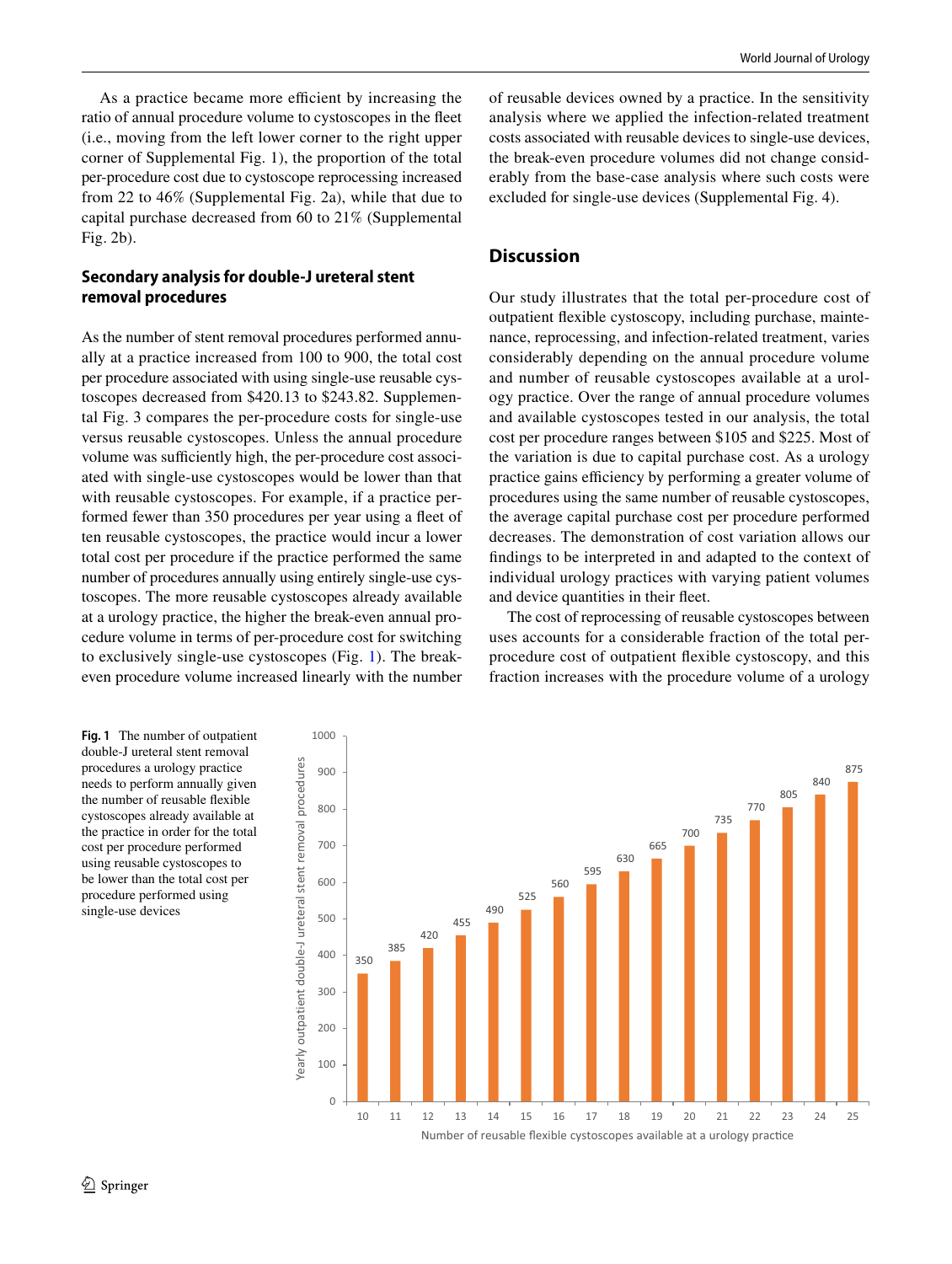practice. In a practice performing 3000 outpatient diagnostic cystoscopy procedures annually, the cost of cystoscope reprocessing may account up to nearly half of the total cost per procedure. This result highlights that in order for a urology practice to achieve a high procedure volume, a considerable amount of time and expense needs to be spent on cleaning and disinfecting of devices after each use.

For double-J ureteral stent removal procedures, on the basis of total cost per procedure performed, our analysis showed that adopting single-use fexible cystoscopes may be economical for a urology practice unless the practice performs a high volume of these procedures. This is because the unit purchase cost is much higher for a reusable cystoscope than a single-use device. The number of procedures performed thus needs to be sufficiently high in relation to the number of reusable cystoscopes already purchased by a practice for the average purchase cost of reusable devices per procedure to be lower than the purchase cost of a single-use cystoscope. Furthermore, reusable cystoscopes would incur additional costs due to device repairing and reprocessing. Therefore, for urology practices that do not perform a very high volume of stent removal procedures (i.e., <350 procedures annually for a practice owning ten reusable cystoscopes, and <700 procedures annually for a practice owning 20 devices), they may achieve cost savings by performing these procedures exclusively using single-use devices.

Our study adds to a currently limited base of literature on the economic comparisons between reusable and single-use fexible cystoscopes. To our knowledge, only two existing studies have compared the costs of performing stent removal procedures using single-use versus reusable fexible cystoscopes. An Italian study compared the average per-procedure cost of 127 stent removal procedures using single-use flexible cystoscopes in the office setting versus 170 stent removal procedures performed using three reusable fexible cystoscopes in the operating room (OR). This study tracked the device purchase, repair, and reprocessing cost as well as OR occupancy cost and found that overall, single-use devices had a lower total cost per procedure [[10](#page-5-6)]. In contrast to the Italian study, our analysis examined the cost of stent removal procedures in the office setting for both singleuse and reusable cystoscopes. Additionally, we included the cost of infection-related treatment following procedures performed using reusable cystoscopes. The second study was a recently published analysis of nearly 900 stent removal procedures performed using reusable fexible cystoscopes, in which the estimated cost per procedure, including purchase, maintenance, and reprocessing, was \$161.85 [[15](#page-5-12)]. This study further reported that if the procedure volume was low (<704), the cost per stent removal procedure performed using single-use cystoscopes would be lower than that using reusable cystoscopes, a conclusion supported by our calculations. In comparison to this study, our study conducted a more thorough cost comparison by additionally assessing the costs of capital equipment including the camera platforms and associated hardware, disposable supplies used during each procedure, and treatment of infections after procedures. Furthermore, in comparison to both of the existing studies, our study projected the cost comparisons to a wide range of annual procedure volumes and number of reusable devices in the feet, instead of a fxed procedure volume and a specifc number of reusable devices available at the respective study institution.

Our study highlights that the economic decision to integrate single-use fexible cystoscopes needs to be individualized for any given urology practice based on the procedure volume of the practice and the amount of capital equipment already purchased by the practice. Currently, single-use fexible cystoscopes have only been approved for ureteral stent removal procedures and do not yet provide sufficient image quality to be used for diagnostic cystoscopy procedures. Therefore, reusable cystoscopes remain indispensable for any urology practice. For stent removal procedures specifcally, our analysis results favor switching to single-use devices for a practice with a low volume of these procedures. This may be the case, for example, for a newly established practice, or a practice that does not yet own reprocessing equipment to allow for a large procedure volume. For an established practice regularly performing outpatient stent removals, the economic consideration needs to assess both the procedure volume and the number of reusable cystoscopes already purchased by the facility. If a practice in question has the equipment and efficiency to perform suffciently many procedures using relatively few reusable cystoscopes in the feet, it would likely be economical for the practice to continue with reusable devices. But if the practice had to purchase, utilize, and maintain a large fleet of reusable devices to sustain the procedure volume, switching to single-use devices may lead to cost savings by reducing the cost of cystoscope maintenance and reprocessing. Lastly, even for a highly efficient practice maintaining a large procedure volume, there may still be a role of single-use fexible cystoscopes, such as reserving these devices in stent removal procedures for patients at a higher risk of infections, including those with recurrent infections and those who are immunocompromised (e.g., kidney transplant). Further research is thus needed to evaluate the potential clinical beneft of single-use devices in these specifc settings.

Our study has several limitations. Our cost estimates are minimum estimates. We did not include costs related to initial personnel training, time spent on documentation of cystoscope repairs, and recurring training for compliance with reprocessing guidelines. The true cost is likely higher if overhead costs, additional reprocessing and equipment purchase costs are included, such as repeat reprocessing after a prolonged period of storage, cost of disposing single-use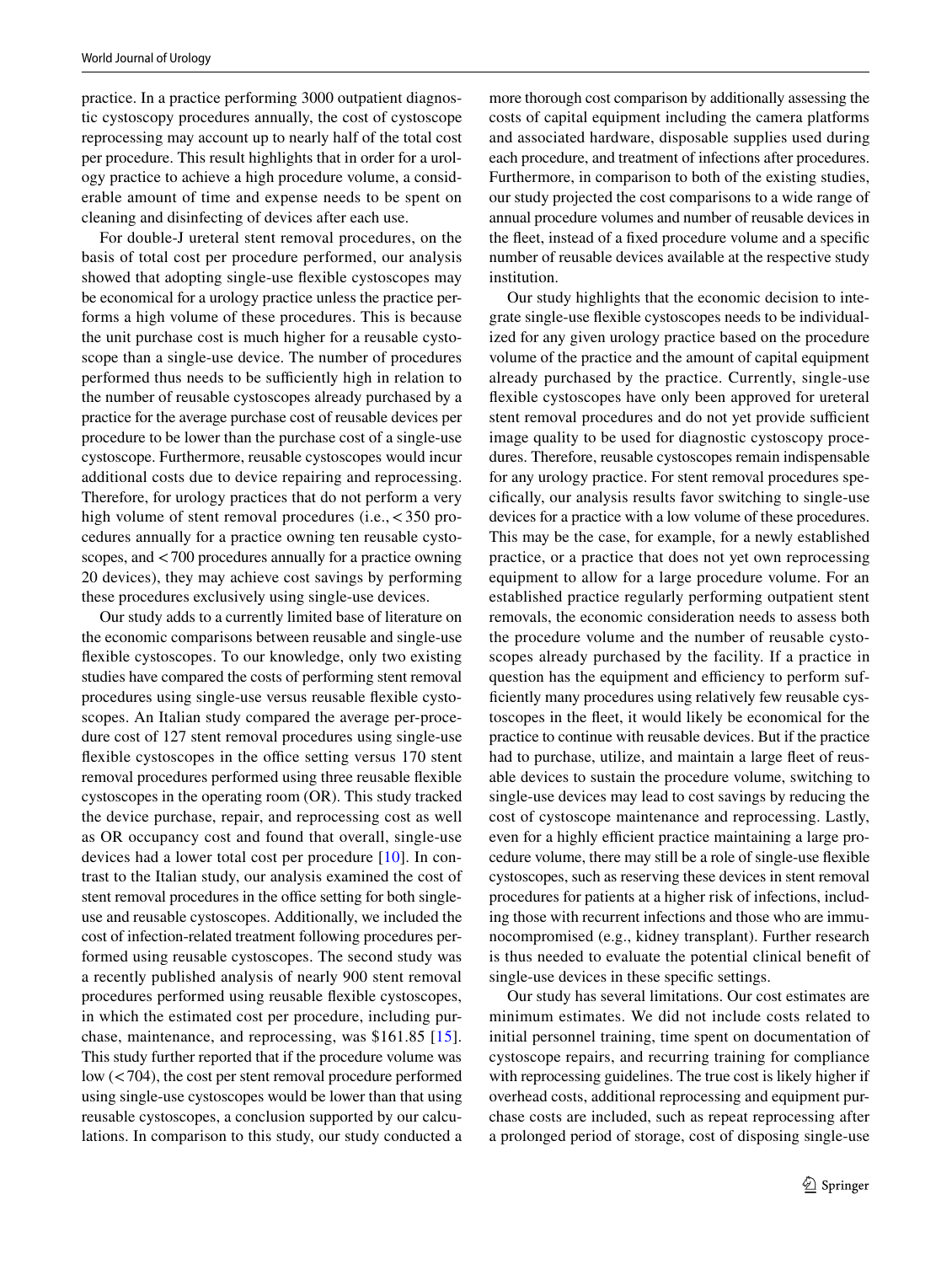fexible cystoscopes and single-use accessories, conducting internal audits, and utility bills. Additionally, our study did not account for the environmental impact of disposable single-use fexible cystoscopes, which was beyond the scope of the study but a relevant consideration in the widespread adoption of single-use devices [[16](#page-6-0)]. The environmental impact per use of device is likely much higher for singleuse cystoscopes than reusable cystoscopes, given the carbon footprint that goes into manufacturing each single-use device which gets disposed after one use. This diference in carbon footprint may be partially offset by energy cost associated with reprocessing reusable devices. Further, our results, derived mostly using cost estimates at a single institution, may not be generalizable to other practices and geographies due to regional variation in practice patterns. In particular, our assumptions derived from our institution, such as those regarding equipment lifespan, may not be applicable to centers and health care systems around the world. Nonetheless, the pattern of cost variation identifed in our study, and in particular, the study implications suggesting the potential economic beneft of adopting single-use cystoscopes for many urology practices, is likely valid regardless of location. By incorporating variation in the size of cystoscope feets and reprocessing equipment, our fndings should be relevant to urology practices of diverse sizes and procedural patterns.

# **Conclusion**

While the cost of reusable fexible cystoscopes is highly dependent on the number of cystoscopes available and annual procedural volume at individual urology practices, the cost of reprocessing reusable cystoscopes after each use represents a large proportion of the total per-procedure cost for high-volume practices. For ureteral stent removal procedures for which single-use fexible cystoscopes have been developed and approved, integrating single-use devices may yield cost savings for many urology practices, particularly those with lower procedural volume and those with sufficiently high procedural volume to require maintenance of a large feet of reusable cystoscopes.

**Supplementary Information** The online version contains supplementary material available at<https://doi.org/10.1007/s00345-021-03724-3>.

**Acknowledgements** We would like to thank Patricia Young, Department of Urology, Johns Hopkins University, for her time and assistance with identifying cost estimates for this study.

**Authors' contributions** All authors contributed to the study conception and design. Material preparation, data collection and analysis were performed by ZTS, MMH, SH, and KK. The frst draft of the manuscript was written by ZTS, and all authors commented on previous versions of the manuscript. All authors read and approved the fnal manuscript. **Funding** None.

**Data availability** Full data provided in the data tables.

**Code availability** Available upon request.

### **Declarations**

**Conflict of interest** Dr. Brian R. Matlaga is a consultant for Boston Scientifc. No other competing fnancial interests exist.

**Ethics approval** N/A (no human subjects involved in this study).

# **References**

- <span id="page-5-0"></span>1. McGill JJ, Schaefer AJ, Gonzalez CM (2013) Durability of fexible cystoscopes in the outpatient setting. Urology 5:932–937
- <span id="page-5-1"></span>2. Clemens JQ, Dowling R, Foley F, Goldman HB, Gonzalez CM et al (2010) Joint AUA/SUNA white paper on reprocessing of fexible cystoscopes. J Urol 6:2241–2245
- 3. Almallah YZ, Rennie CD, Stone J, Lancashire MJR (2000) Urinary tract infection and patient satisfaction after fexible cystoscopy and urodynamic evaluation. Urology 1:37–39
- <span id="page-5-11"></span>4. Herr HW (2015) The risk of urinary tract infection after fexible cystoscopy in patients with bladder tumor who did not receive prophylactic antibiotics. J Urol 2:548–551
- 5. Wendelboe AM, Baumbach J, Blossom DB, Frank P, Srinivasan A et al (2008) Outbreak of cystoscopy related infections with *Pseudomonas aeruginosa*: New Mexico, 2007. J Urol 2:588–592
- <span id="page-5-2"></span>6. Sorbets E, Evrevin M, Jumas-Bilak E, Masnou A, Lotthé A et al (2019) An outbreak of *Pseudomonas aeruginosa* urinary tract infections following outpatient fexible cystoscopy. Am J Infect Control 12:1510–1512
- <span id="page-5-3"></span>7. McCombie SP, Carmichael JP, Banerjee S, Wood SJ (2013) Urinary tract infection following fexible cystoscopy: a comparison between sterilised cystoscopes and disposable sterile sheaths. J Clin Urol 4:220–224
- <span id="page-5-4"></span>8. Zambon JP, Watkins TP, Hemal A, Evans RJ, Gutierrez-Aceves J et al (2019) Evaluation of clinical use and cost-efectiveness of a fexible cystoscope system with a disposable sheath: a randomized clinical trial. Urol Pract 4:209–214
- <span id="page-5-5"></span>9. Doizi S, Kamphuis G, Giusti G, Palmero JL, Patterson JM et al (2017) First clinical evaluation of a new single-use fexible cystoscope dedicated to double-J stent removal (IsirisTM): a European prospective multicenter study. World J Urol 8:1269–1275
- <span id="page-5-6"></span>10. Oderda M, Antolini J, Falcone M, Lacquaniti S, Fasolis G (2020) Cost-efectiveness analysis of a single-use digital fexible cystoscope for double J removal. Urol J 1:29–34
- <span id="page-5-7"></span>11. Xuo X, Nardini HKG, Ruger JP (2014) Micro-costing studies in the health and medical literature: protocol for a systematic review. Syst Rev 3(1):1–7
- <span id="page-5-8"></span>12. Larsen S, Kalloo A, Hutfess S (2019) The hidden cost of colonoscopy including cost of reprocessing and infection rate: the implications for disposable colonoscopes. Gut 2:197–200
- <span id="page-5-9"></span>13. Ofstead C, Quick M, Eiland J, Adams S (2017) A Glimpse at the true cost of reprocessing endoscopes: results of a pilot project
- <span id="page-5-10"></span>14. Burke DM, Shackley DC, O'Reilly PH (2002) The communitybased morbidity of fexible cystoscopy. BJU Int 4:347–349
- <span id="page-5-12"></span>15. Beebe SC, Jenkins LC, Posid T, Knudsen BE, Sourial MW (2020) Single-use grasper integrated fexible cystoscope for